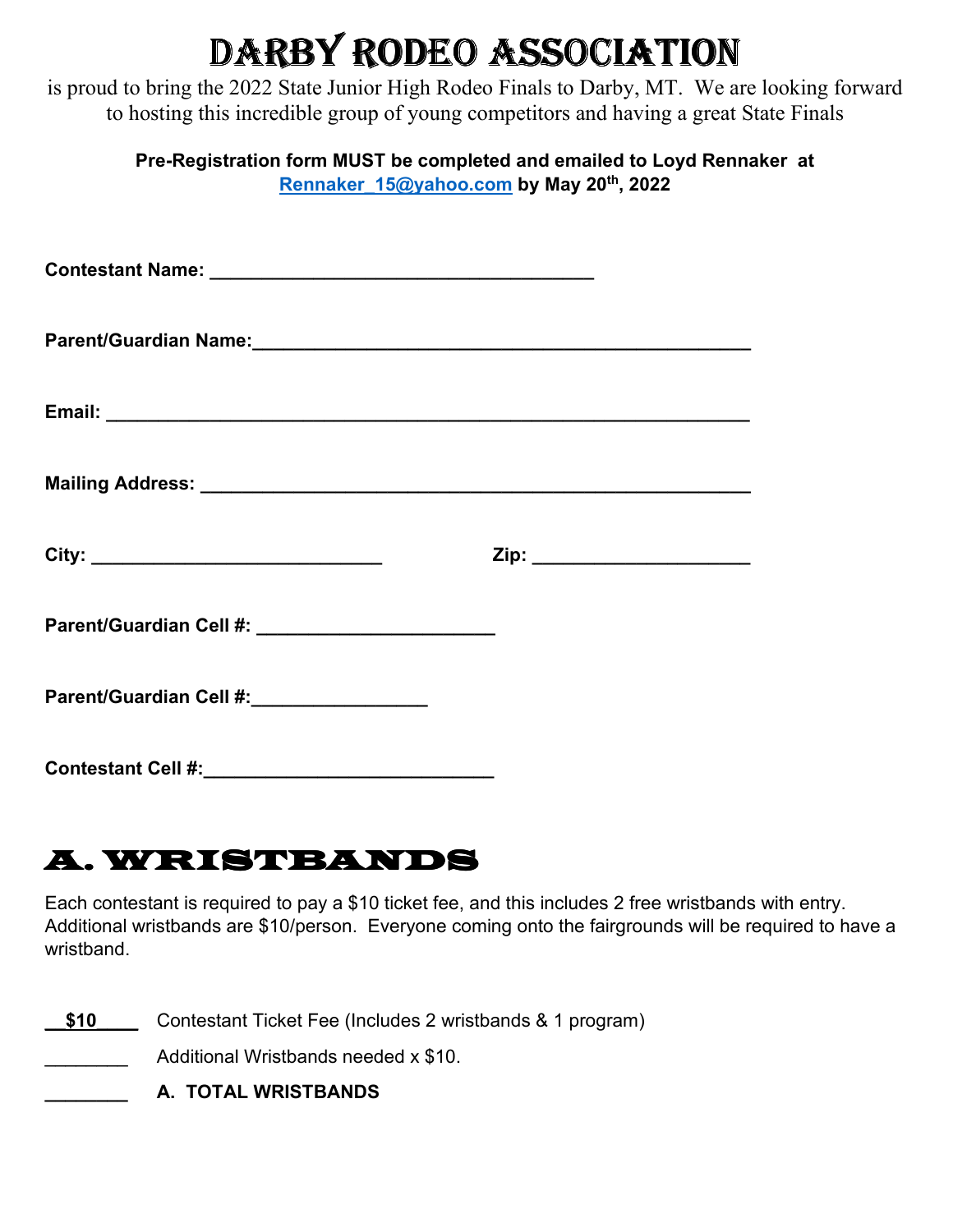### B. STALLS

\$35/stall/weekend. It is mandatory to pre-register for stalls. There won't be any stalls available with late registrations. Please indicate if you have a stud to stall.

#### **\_\_\_\_ STALL FOR STUD**

\_\_\_\_ # stalls Thursday Night

\_\_\_\_# stalls Friday Night

\_\_\_\_ # stalls Saturday Night

# stalls Additional Night (Please indicate which night(s)  $\,$ 

**\_\_\_\_\_\_\_ B. TOTAL STALL MONEY** 

#### Total of adding sections A & B

\_\_\_\_\_\_\_ Total amount enclosed

**Please make checks and mail forms to address below:**

**Darby Rodeo Club 2238 Old Darby Rd Hamilton, MT 59840** 

**Contact: Loyd Rennaker (406) 369-5053 Call or Text** 

### C. CAMPING FEE

**Dry camping only. There are no electrical hookups. No fee for camping.** 

### D. SHOOTING SPORTS

The Shooting Sports competition will take place on Saturday, May 29<sup>th</sup> in the morning. Time to be determined by number of entries. Please indicate if you plan to enter the Shooting Sports competition at the State Finals. Please read the rules and guide for Shooting Sports on the state website under Forms. **Shooting Sports is pre-entry ONLY.**

> *\_\_\_\_\_\_\_\_* Entering Shooting Sports for State (**Pre-Entry Required** please mark with an X if you want to participate.)

### GOOD LUCK TO ALL CONTESTANTS! GOOD